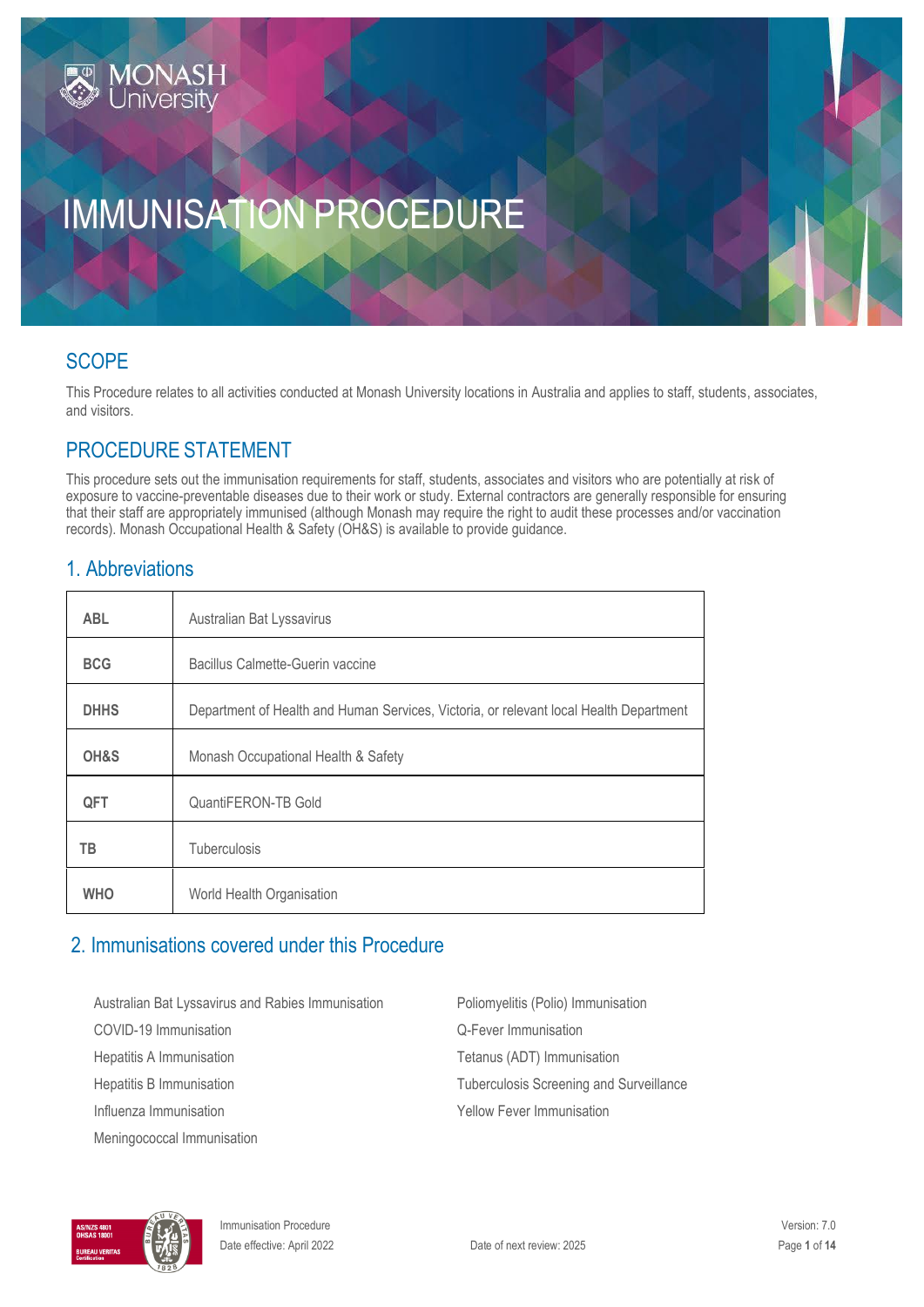### 3. Australian Bat Lyssavirus and Rabies Immunisation

#### **Australian Bat Lyssavirus and Rabies Risk at Monash University**

Australian Bat Lyssavirus (ABL) is closely related to the classic rabies virus. Although Australia is rabies free, ABL has been discovered in recent years in Australia's flying fox and bat populations.

ABL has been found in Victoria, New South Wales, Queensland, Western Australia and the Northern Territory, but experts recommend that people assume all bats are potentially infected.

Those at risk of exposure to Australian Bat Lyssavirus and rabies include staff and students who:

- Work with flying foxes or insectivorous bats including veterinarians and researchers;
- Engage in laboratory work involving Australian bat lyssavirus and rabies;
- Are involved in field and other activities that may lead to direct contact with bats; or
- Are required by Monash University to travel overseas to areas in which rabies is endemic and work with potentially infected animals.

#### **Should You Have Immunisation?**

If you are in one of the at-risk groups described above, a risk assessment indicates that you may be exposed to Australian Bat Lyssavirus or rabies, or you are not sure of your need to have ABL or rabies vaccination, you should first speak with your Biosafety Officer or Safety Officer. If further assistance is required, contact th[e OHS Health team.](https://www.monash.edu/ohs/AboutUs/health-wellbeing)

#### **Arranging Immunisation**

- Refer to th[e Immunisation grid;](https://www.monash.edu/ohs/information-and-documents/immunisations)
- Download the [form](https://www.monash.edu/__data/assets/pdf_file/0019/122914/Consent-Lyssavirus-Rabies.pdf) [by](https://www.monash.edu/__data/assets/pdf_file/0019/122914/Consent-Lyssavirus-Rabies.pdf) clicking on the "X" on the grid; and
- Follow the accompanying instructions.

#### **Immunisation Course**

The rabies vaccination covers both rabies and the Australian Bat Lyssavirus.

The course consists of 3 injections over a 4-week period; the second injection 1 week after the first, and the third injection 21 – 28 days after the first. An accelerated course for rabies [virus](https://immunisationhandbook.health.gov.au/technical-terms#virus) or other lyssavirus infection is available if there is a very limited time until potential travel. 1st dose on day 0, 2nd dose on day 3, 3rd dose on day 7.

#### **Booster**

A booster injection is recommended for immunised people who have ongoing occupational exposure. Laboratory staff working with live lyssavirus are recommended to have titres measured every 6 months and boosters accordingly. People with exposure to bats in Australia or exposure to bats or rabid terrestrial mammals overseas are recommended to have a single booster every year.

#### **Who Pays for the Immunisation Course?**

If you are in an at-risk group for exposure to Australian Bat Lyssavirus or rabies as part of your work or Postgraduate/Honours study with Monash University, your faculty/unit pays for the immunisation course. Undergraduate students will be responsible for their own costs associated with immunisation.

#### **Records of ABL and Rabies Immunisation**

Records of immunisation will be maintained by the treating health provider and by OH&S. Please note that Undergraduate students are responsible for their own vaccination records.

For any enquiries contact the [OHS Health team](https://www.monash.edu/ohs/AboutUs)[.](https://www.monash.edu/ohs/AboutUs)

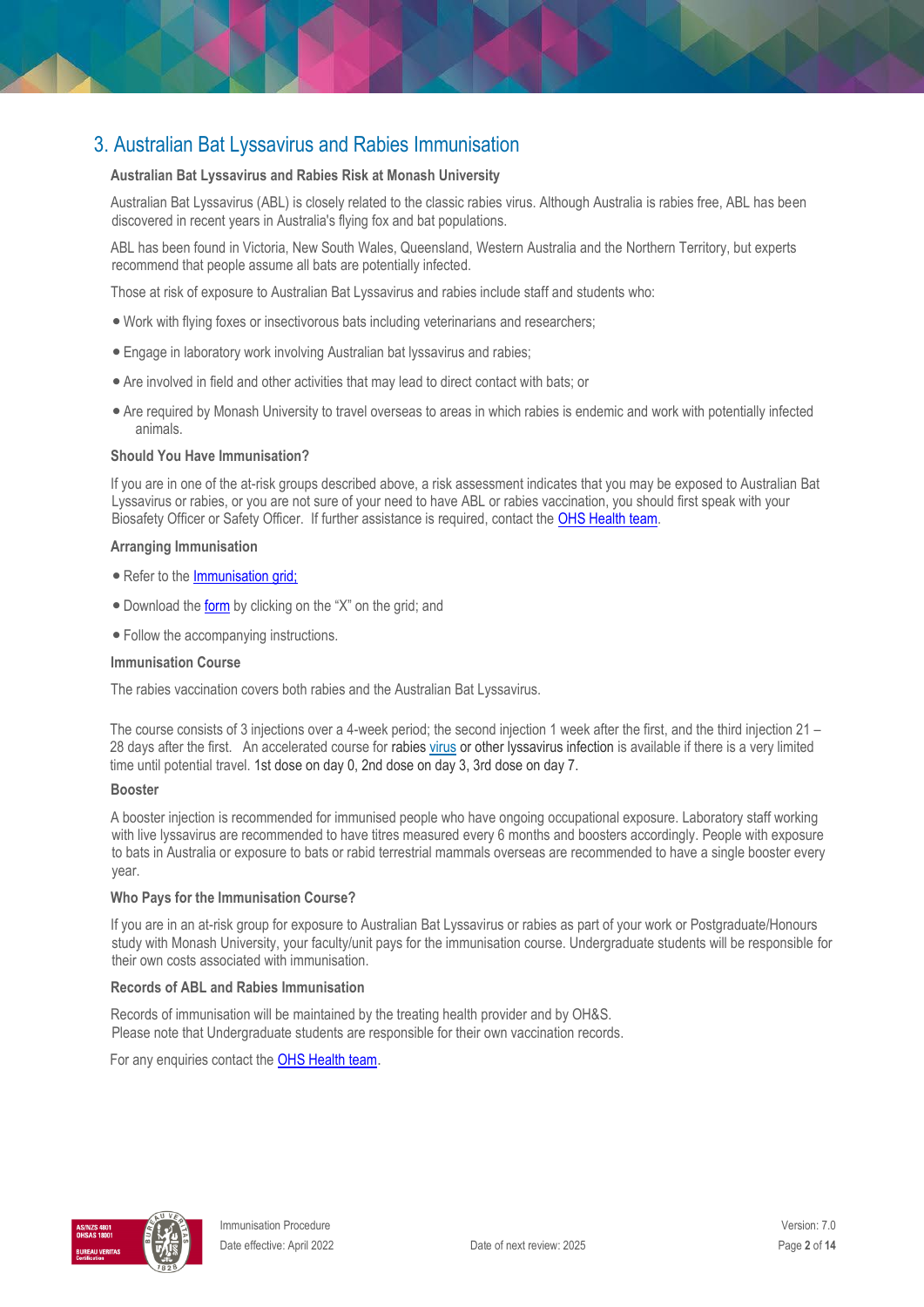### 4.COVID-19 Immunisation

#### **COVID-19 risk at Monash University**

COVID-19 is an infectious disease caused by the SARS-CoV-2 virus. COVID-19 can be spread from an infected person's mouth or nose in small liquid particles. All staff, students, associates and visitors are at risk of contracting COVID-19.

#### **COVID-19 Immunisation**

All staff, students, associates and visitors are required to hold and provide evidence acceptable to the University of an Approved COVID-19 vaccination status in order to enter and remain on any University location, unless they have an approved University Exemption. Staff and students are required to provide this evidence by using the [COVID-19 Vaccination Status form.](https://forms.monash.edu/vaccinate-monash/)

#### **Arranging COVID-19 Immunisation**

[Refer here](https://www.monash.edu/students/support/health/medical/covid-19-vaccinations) for information for staff and students about booking an appointment for a COVID-19 Vaccine.

#### **Records of COVID-19 Immunisation**

Records relating to COVID-19 vaccines and vaccination status of staff, students, associates and visitors will be maintained by Monash University, in line with the **Data Protection and Privacy Procedure** and [Recordkeeping Policy](https://publicpolicydms.monash.edu/Monash/documents/1909270)

### 5.Hepatitis A Immunisation

#### **Hepatitis A Risk at Monash University**

Hepatitis A is a viral infection which affects the liver and is transmitted predominantly by the faecal-oral route. Those at risk of exposure to Hepatitis A include staff and students who:

- Are required by Monash University to work/study in areas in which Hepatitis A is endemic (including overseas and Australia);
- Work in child care;
- Work in multiple clinical settings;
- •May be exposed to raw sewage during work activities, i.e. plumbers, staff involved in water studies, laboratory staff working with faecal samples; or
- Work with non-human primates.

#### **Should You Have Hepatitis A Immunisation?**

If you are in one of the at-risk groups described above, if a risk assessment indicates that you may be exposed to the Hepatitis A virus or if you are not sure of your need to have Hepatitis A vaccination you should first speak with your Biosafety Officer or Safety Officer. If further assistance is required, contact the **OHS Health team**.

#### **Arranging Hepatitis A Immunisation**

- Refer to the **Immunisation grid**;
- Download the [form](https://www.monash.edu/__data/assets/pdf_file/0008/122876/Consent-Hep-A.pdf) [by](https://www.monash.edu/__data/assets/pdf_file/0008/122876/Consent-Hep-A.pdf) clicking on the "X" on the grid; and
- Follow the accompanying instructions.

#### **Hepatitis A Immunisation Course**

The course consists of 2 injections: the second injection is given 6-36 months after the first.

Hepatitis A can be given in combination with Hepatitis B and is then given in accordance with the Hepatitis B immunisation course requirements.

#### **Who Pays for the Immunisation Course?**

If you are in an at-risk group for Hepatitis A as part of your work or Postgraduate/Honours study with Monash University, your faculty/unit pays for the immunisation course. Undergraduate students will be responsible for their own costs associated with immunisation.

#### **Records of Hepatitis A Immunisations**

Records of Hepatitis A immunisation courses will be maintained by the treating health provider and by OH&S.

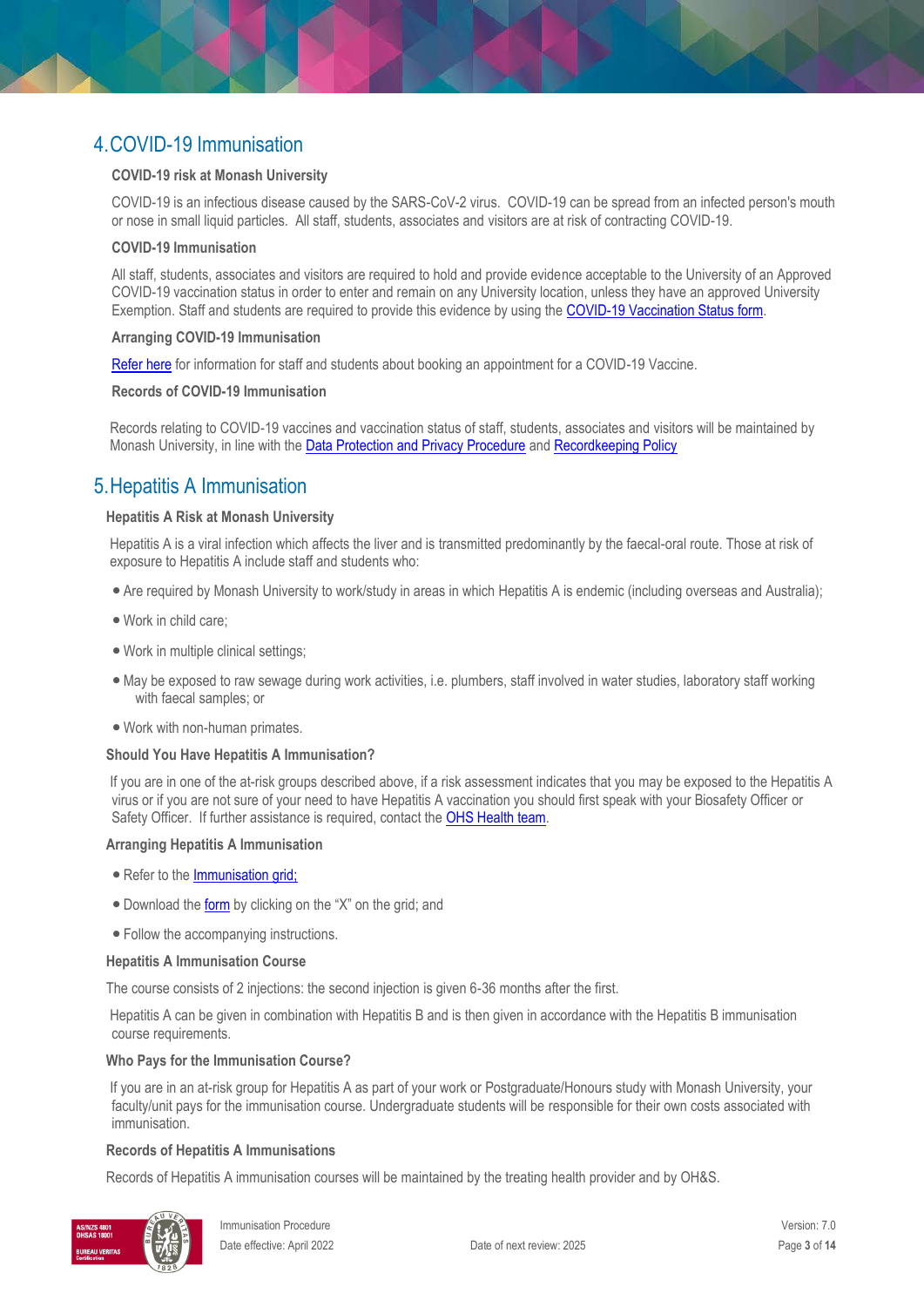Please note that Undergraduate students are responsible for their own vaccination records.

For any enquiries contact th[e OHS Health team](https://www.monash.edu/ohs/AboutUs)[.](https://www.monash.edu/ohs/AboutUs)

### 6.Hepatitis B Immunisation

#### **Hepatitis B Risk at Monash University**

Hepatitis B is a viral disease of the liver transmitted by direct transfer of infected human blood or bodily fluids. Those at risk of exposure to the Hepatitis B virus include:

- Staff and students working in patient care and who come into contact with potentially contaminated human blood or body fluids. (Note that Undergraduate Medical and Nursing students are covered under a separate Faculty of Medicine, Nursing & Health Sciences policy);
- Staff and students whose work or study involves exposure to potentially contaminated human blood or body fluids;
- Staff and students whose work or study requires working with non-human primates;
- First Aiders;
- Cleaners and maintenance workers at risk of unexpected exposure to inappropriately discarded needles and syringes;
- Staff and students responsible for needle and syringe disposal; or at risk of exposure to infected sharps as part of their role;
- Staff and students involved with water studies where there is a potential for exposure to raw sewage; and
- Staff and students who work in child care.

#### **Should You Have Hepatitis B Immunisation?**

If you are in one of the at-risk groups described above, a risk assessment indicates that you may be exposed to the Hepatitis B virus, or if you are not sure of your need to have Hepatitis B vaccination, you should first speak with your Biosafety Officer or Safety Officer. If further assistance is required, contact the [OHS Health team](https://www.monash.edu/ohs/AboutUs)[.](https://www.monash.edu/ohs/AboutUs)

#### **Arranging Hepatitis B Immunisation**

- Refer to the **Immunisation grid**;
- Download the [form](https://www.monash.edu/__data/assets/pdf_file/0009/122877/Consent-Hep-B-Normal.pdf) [by](https://www.monash.edu/__data/assets/pdf_file/0009/122877/Consent-Hep-B-Normal.pdf) clicking on the "X" on the grid; and
- Follow the accompanying instructions.

#### **Hepatitis B Immunisation Course**

- The course consists of 3 injections over a 6-month period; the second injection administered 1 month after the first, and the third injection 6 months after the first.
- A blood test is required one month after the last injection to check whether antibodies to Hepatitis B have developed.
- An accelerated course of Hep B vaccine is available if there is a very limited time until potential exposure. Vaccination is given at 0, 7 and 21 days - and is followed by antibody testing at 4-6 weeks. A fourth vaccination is required after 12 months.
- If there has been a good antibody response, no further immunisations are required immunity is long-lasting.
- If the treating health provider determines there is an inadequate antibody response, further injections and blood tests may be required. Intradermal vaccination is now available for previous non-responders.

#### **Who Pays for the Immunisation Course and the Blood Test?**

If you are in an at-risk group for Hepatitis B as part of your work or Postgraduate/Honours study with Monash University, your faculty/unit pays for the immunisation course. Undergraduate students will be responsible for their own costs associated with immunisation.

#### **Records of Hepatitis B Immunisations**

Records of Hepatitis B vaccination courses will be maintained by the treating health provider and by OH&S. Please note that Undergraduate students are responsible for their own vaccination records.

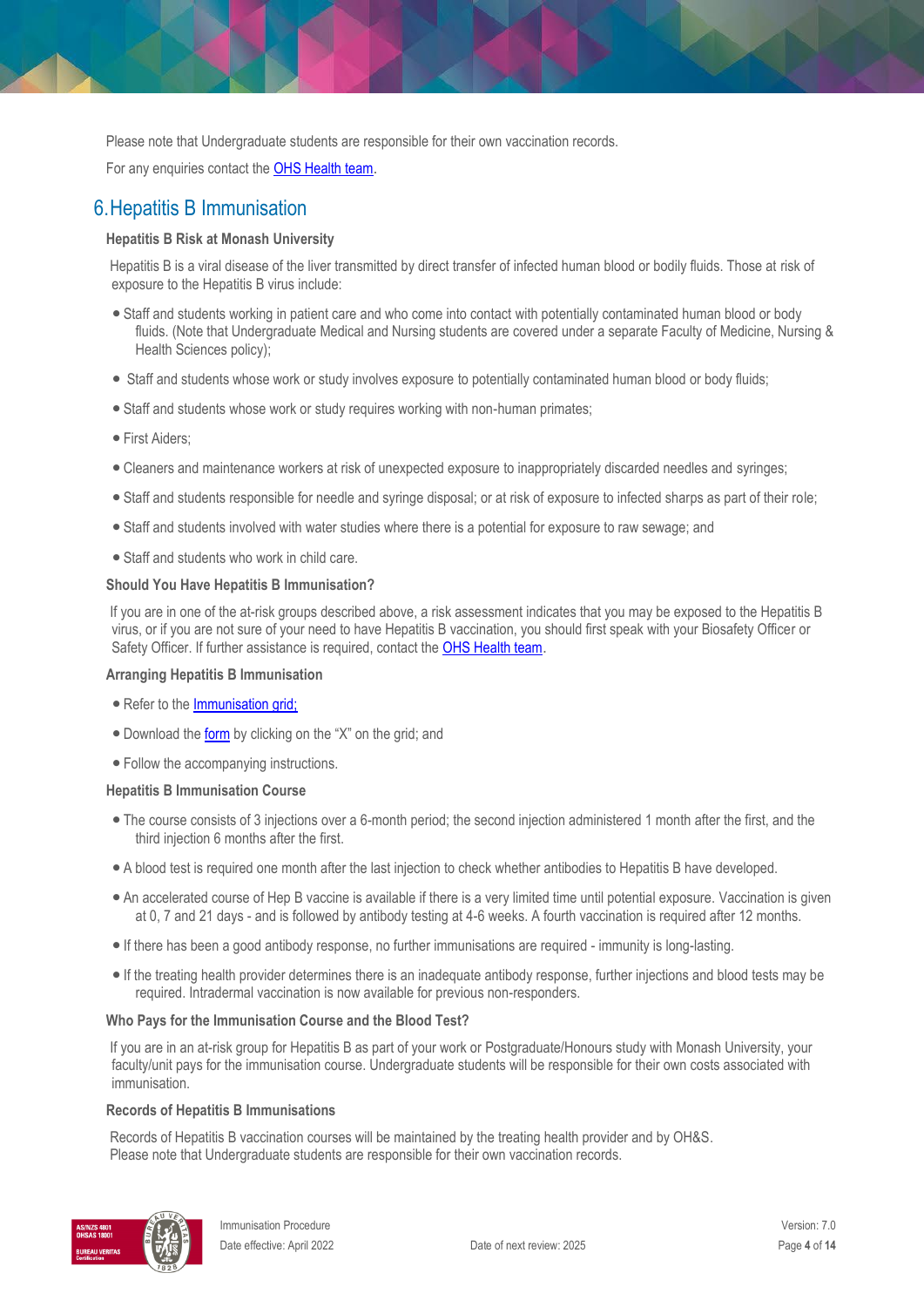For any enquiries contact the **OHS Health team**[.](https://www.monash.edu/ohs/AboutUs)

### 7. Influenza Immunisation

#### **Influenza Disease Risk at Monash University**

Influenza disease, caused by influenza viruses, is a common respiratory disease that can affect people of all ages.

Those at risk of exposure to influenza include staff and students who:

- Work in a healthcare setting
- Workers in contact with poultry or swine
- Are required by Monash University to travel overseas during influenza season

#### **Should You Have Influenza Immunisation?**

If you are in one of the at-risk groups described above, a risk assessment indicates that you may be exposed to influenza disease, or if you are not sure of your need to have influenza vaccination, you should first speak to your Biosafety officer or Safety officer. If further assistance is required, contact th[e OHS Health Team.](https://www.monash.edu/ohs/AboutUs)

**Arranging Influenza Immunisation**

- Refer to the [Immunisation grid;](https://www.monash.edu/ohs/information-and-documents/immunisations)
- Download the form clicking on the "X" on the grid; and
- Follow the accompanying instructions

#### **Influenza Immunisation Course**

All adults are recommended to receive influenza vaccine every year.

#### **Who Pays for the Immunisation Course?**

If you are in one of the at-risk groups for influenza as part of your work or Postgraduate/Honours study with Monash University, your faculty/unit pays for the immunisation course. Undergraduate students will be responsible for their own costs associated with immunisation.

#### **Records of Influenza Immunisation**

Records of influenza immunisation courses will be maintained by the treating health provider. If the immunisation is related to your work or study, the record will also be maintained by OH&S. Please note that Undergraduate students are responsible for their own vaccination records.

For any enquiries contact the OHS [Health](https://www.monash.edu/ohs/AboutUs) Team.

### 8.Meningococcal Immunisation

#### **Meningococcal Disease Risk at Monash University**

Meningococcal disease is caused by the bacteria *Neisseria meningitidis* and is transmitted from person to person by regular close prolonged contact. The infection can develop quickly, causing serious illness or death.

Those at risk of exposure to meningococcal include staff and students who:

- Work with patients and/or tissue which are potentially infected with isolates of *Neisseria meningitidis*; or
- Are required by Monash University to travel overseas to an area where meningococcal disease is prevalent.

#### **Should You Have Meningococcal Immunisation?**

If you are in one of the at-risk groups described above, a risk assessment indicates that you may be exposed to meningococcal disease, or if you are not sure of your need to have meningococcal vaccination, you should first speak to your Biosafety officer or Safety officer. If further assistance is required, contact the OHS Health team.

#### **Arranging Meningococcal Immunisation**

• Refer to th[e Immunisation grid;](https://www.monash.edu/ohs/information-and-documents/immunisations)

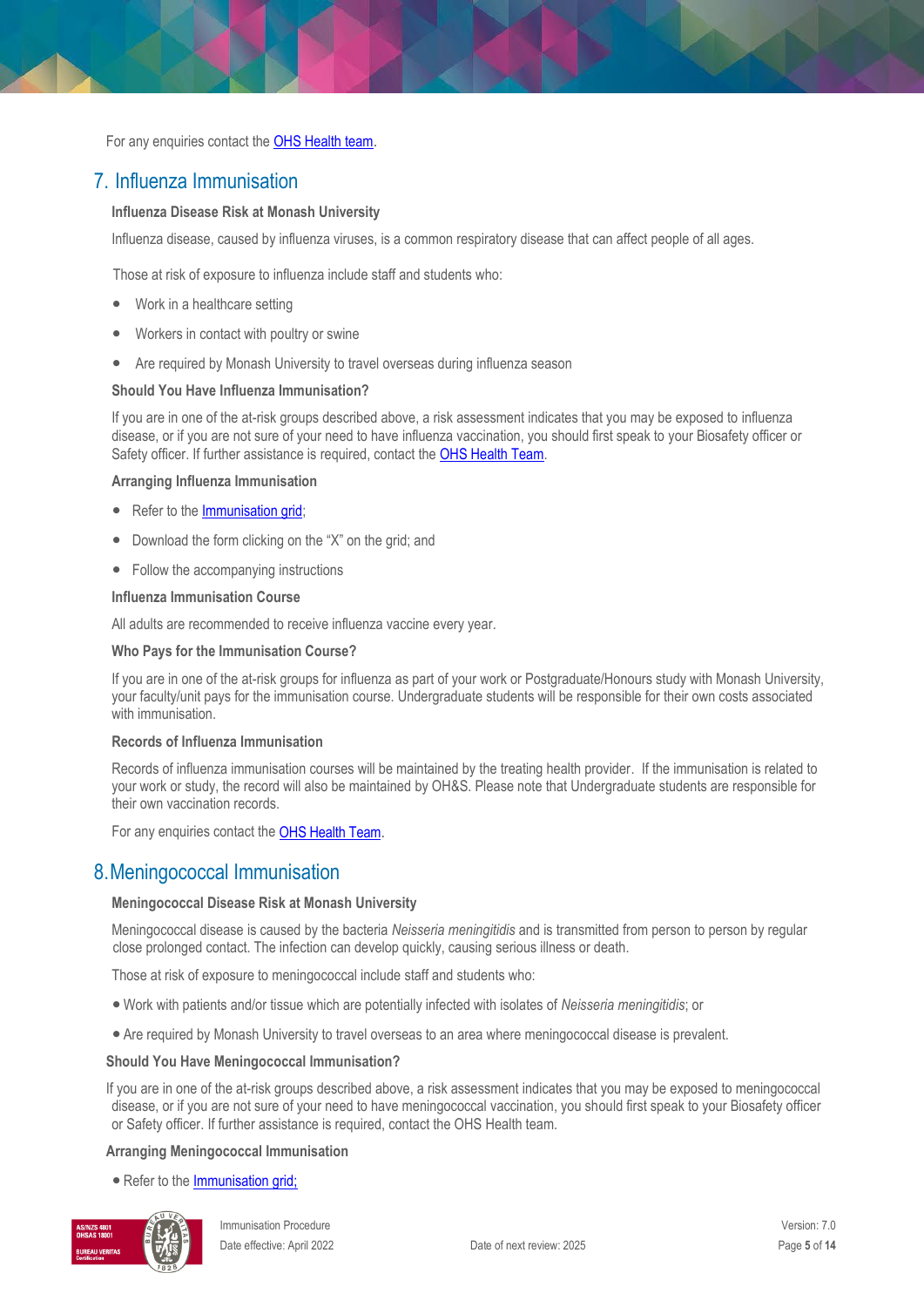- Download the [form](https://www.monash.edu/ohs/info-docs/safety-topics/immunisation) [by](https://www.monash.edu/ohs/info-docs/safety-topics/immunisation) clicking on the "X" on the grid; and
- Follow the accompanying instructions.

#### **Meningococcal Immunisation Course**

The specific type of meningococcal vaccination required will depend on the results of the risk assessment.

#### **Who Pays for the Immunisation Course?**

If you are in one of the at-risk groups for meningococcal as part of your work or Postgraduate/Honours study with Monash University, your faculty/unit pays for the immunisation course. Undergraduate students will be responsible for their own costs associated with immunisation.

#### **Records of Meningococcal Immunisation**

Records of meningococcal immunisation courses will be maintained by the treating health provider and by OH&S. Please note that Undergraduate students are responsible for their own vaccination records.

For any enquiries contact th[e OHS Health team](https://www.monash.edu/ohs/AboutUs)[.](https://www.monash.edu/ohs/AboutUs)

### 9.Poliomyelitis (Polio) Immunisation

#### **Polio Risk at Monash University**

Poliomyelitis (Polio) is a viral infection caused by one of three types of polio viruses and transmitted predominately by the faecaloral route.

Those at risk of exposure to the Polio virus include staff and students who;

- Work with non-human primates;
- Are required by Monash University to travel overseas to areas where polio is endemic;
- Work in child care; or
- Are health care workers who may come into contact with patients who already have polio.

#### **Should You Have Polio Immunisation?**

If you are in one of the at-risk groups described above, a risk assessment indicates that you may be exposed to the polio virus, or if you are not sure of your need to have polio vaccination, first speak to your Biosafety officer or Safety officer. If further assistance is required, contact the **OHS Health team.** 

#### **Arranging Polio Immunisation**

- Refer to th[e Immunisation grid;](https://www.monash.edu/ohs/information-and-documents/immunisations)
- Download the [form](https://www.monash.edu/__data/assets/pdf_file/0010/122959/Consent-Polio.pdf) [by](https://www.monash.edu/__data/assets/pdf_file/0010/122959/Consent-Polio.pdf) clicking on the "X" on the grid; and
- Follow the accompanying instructions.

#### **Polio Immunisation Course**

The primary course is given in accordance with the National Immunisation Program Schedule. A booster (a single injection) is given every 10 years to the at-risk groups.

#### **Who Pays for the Immunisation Course?**

If you are in one of the at-risk groups for polio as part of your work or Postgraduate/Honours study with Monash University, your faculty/unit pays for the immunisation course. Undergraduate students will be responsible for their own costs associated with immunisation.

#### **Records of Polio Immunisation**

Records of polio immunisation courses will be maintained by the treating health provider and by OH&S. Please note that Undergraduate students are responsible for their own vaccination records.

For any enquiries contact the **OHS Health team[.](https://www.monash.edu/ohs/AboutUs)** 

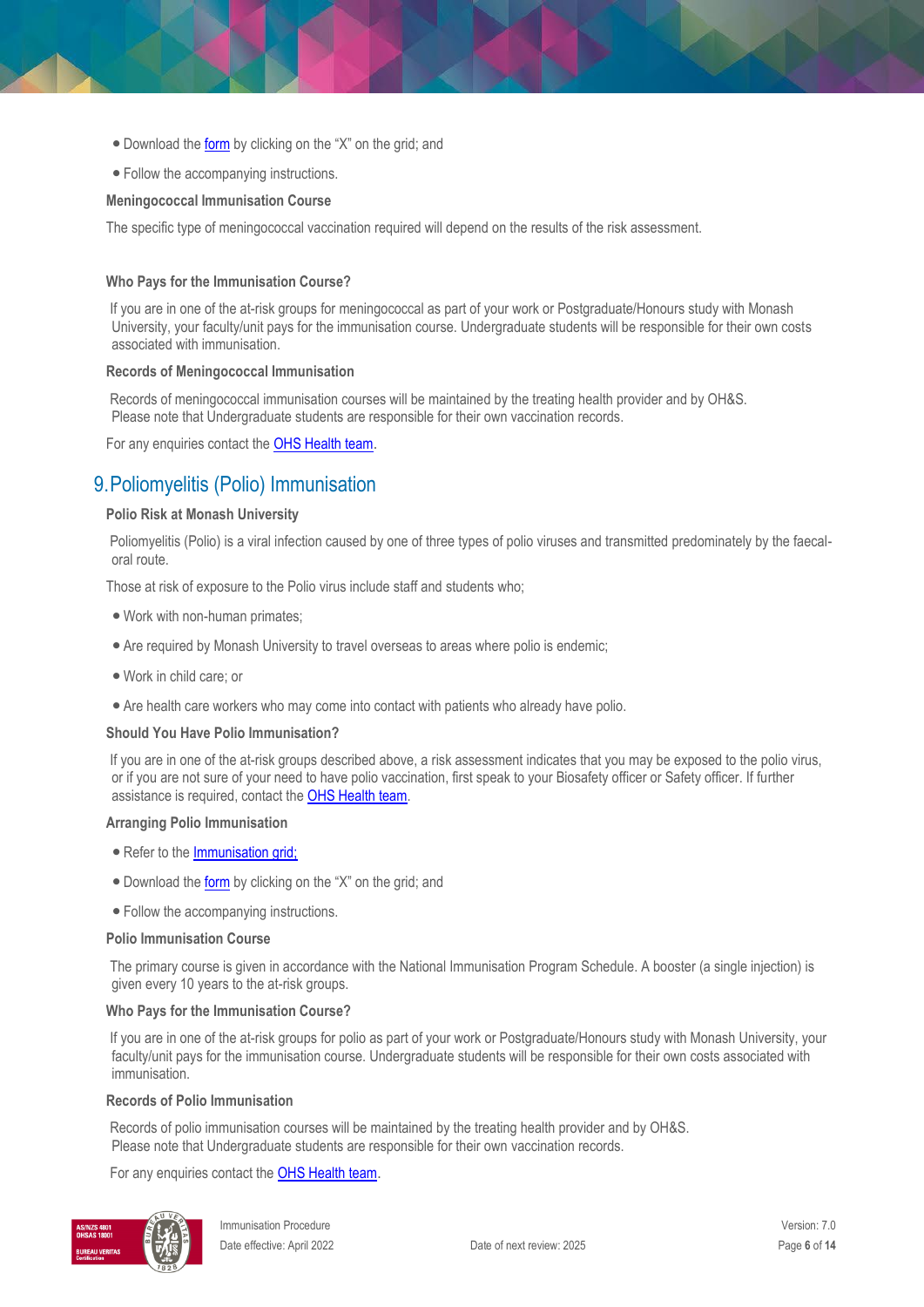### 10.Q Fever Immunisation

#### Q Fever Risk at Monash University

Q fever is an infectious disease caused by the rickettsial organism *Coxiella burnetii*, which can be harboured and transmitted by many animals including sheep, goats, cattle, kangaroos and wallabies. Working with sheep, particularly pregnant sheep is the principal potential source of Q fever infection at Monash University. Q fever can be transmitted to staff and students by inhalation of contaminated dust or contaminated droplets when infected material (e.g. sheep placenta) is cut, handled or dropped

#### Should You Have Q Fever Immunisation?

If you are in one of the at-risk groups described above, a risk assessment indicates that you may be exposed to Q fever, or if you are not sure of your need to have Q-Fever vaccination, first speak with your Biosafety Officer or Safety Officer. If further assistance is required, contact th[e OHS Health team.](https://www.monash.edu/ohs/AboutUs/health-wellbeing)

#### **Arranging Q Fever Immunisation**

- Refer to th[e Immunisation grid;](https://www.monash.edu/ohs/information-and-documents/immunisations)
- Download the [form](https://www.monash.edu/__data/assets/pdf_file/0003/126165/Consent-QFever.pdf) [by](https://www.monash.edu/__data/assets/pdf_file/0003/126165/Consent-QFever.pdf) clicking on the "X" on the grid; and
- Follow the accompanying instructions.

#### **Q Fever Testing**

You will need to allocate times for two medical appointments, one week apart;

- First consultation you will be checked for evidence of previous Q fever infection by:
	- Having blood taken for Q Fever antibody testing; and
	- Having a skin test, involving a small intradermal injection in the forearm.

#### **If you have had Q fever in the past or if you have had the Q fever vaccine already then you should not have Q fever vaccination.**

- Second consultation (exactly one week later) you will:
	- Get the results of the blood test; and
	- Have your skin test "read", to see if there was any reaction.

#### **Immunisation will be given, if indicated.**

#### **Q Fever Immunisation**

If you tested positive to either test or both tests, then you already have immunity to Q fever and will not need any further vaccination. If you tested negative to both then you will be given the Q fever immunisation. The Q fever vaccine is a once-only vaccine given by injection and should give life-long protection.

#### **Who Pays for the Immunisation Course and the Blood Test?**

If you are in one of the at-risk groups for Q fever as part of your work or Postgraduate/Honours study with Monash University, your faculty/unit pays for the Q fever testing and immunisation. Undergraduate students will be responsible for their own costs associated with immunisation.

#### **Records of Q Fever Immunisation**

Records of Q fever immunisation will be maintained by the treating health provider and by OH&S.

In addition, a record of immunisation is forwarded to the Department of Health and Human Services (DHHS) as part of their requirements.

Please note that Undergraduate students are responsible for their own vaccination records.

For any enquiries contact the [OHS Health team](https://www.monash.edu/ohs/AboutUs)[.](https://www.monash.edu/ohs/AboutUs)

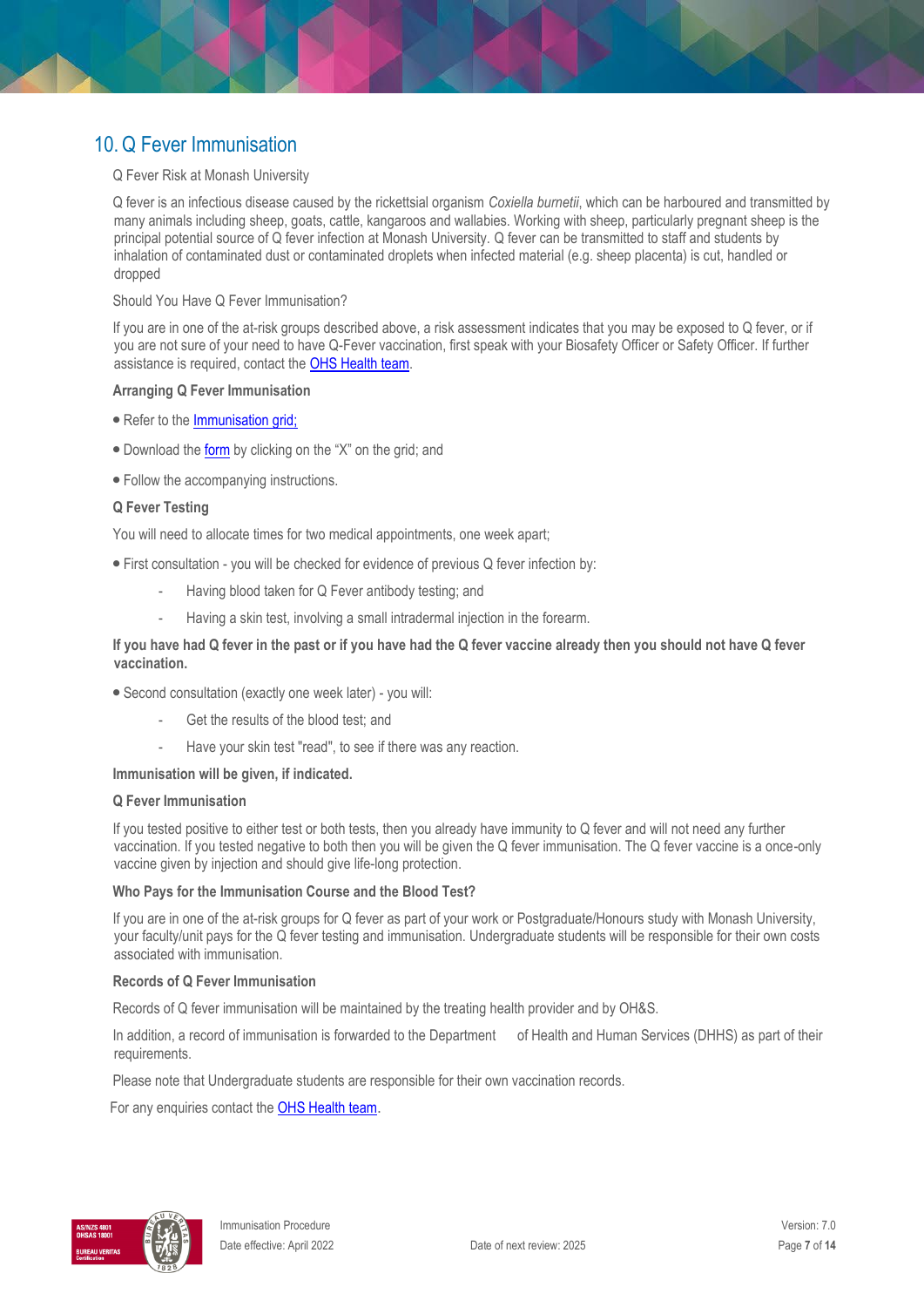### 11. Tetanus (ADT) Immunisation

Tetanus is a bacterial disease caused by the bacillus Clostridium tetani. The bacteria produce toxins that can affect the nervous system. In some cases, this can be fatal.

The bacillus can be found in soils and can enter the body via cuts in the skin, especially puncture wounds.

#### **Tetanus Risk at Monash University**

Those at risk of exposure to tetanus include staff and students who:

- Work with all types of animals;
- Are gardeners
- Are Buildings and Property staff (not office based); or
- •May be exposed to raw sewage during work activities i.e. plumbers, staff involved in water studies.

#### **Should You Have Tetanus Immunisation?**

If you are in one of the at-risk groups described above, a risk assessment indicates that you may be exposed to tetanus, or if you are not sure of your need to have tetanus vaccination, you should first speak to your Biosafety Officer or Safety Officer. If further assistance is required, contact the [OHS Health team.](https://www.monash.edu/ohs/AboutUs/health-wellbeing)

#### **Arranging Tetanus Immunisation**

- Refer to th[e Immunisation grid;](https://www.monash.edu/ohs/information-and-documents/immunisations)
- Download the [form](https://www.monash.edu/__data/assets/pdf_file/0020/126173/Consent-Tetanus-Diphtheria.pdf) [by](https://www.monash.edu/__data/assets/pdf_file/0020/126173/Consent-Tetanus-Diphtheria.pdf) clicking on the "X" on the grid; and
- Follow the accompanying instructions.

#### **Tetanus Immunisation Course**

Tetanus is given in combination with diphtheria and pertussis vaccines and is part of the National Immunisation Schedule Program provided to children in Australia. Boosters (tetanus and diphtheria combination only) are normally given every 10 years to the at-risk groups and a booster may be given as a precaution when a penetrating wound occurs.

#### **Who Pays for the Immunisation Course?**

If you are in one of the at-risk groups for tetanus as part of your work or Postgraduate/Honours study with Monash University, your faculty/unit pays for the immunisation course. Undergraduate students will be responsible for their own costs associated with immunisation.

#### **Records of Tetanus Immunisation**

Records of tetanus immunisation courses will be maintained by the treating health provider and by OH&S. Please note that Undergraduate students are responsible for their own vaccination records.

For any enquiries contact the [OHS Health team](https://www.monash.edu/ohs/AboutUs)[.](https://www.monash.edu/ohs/AboutUs)

### 12. Tuberculosis Screening & Surveillance

#### **Tuberculosis (TB) Risk at Monash University**

Tuberculosis (TB) is an infectious disease caused by the organism, Mycobacterium tuberculosis. TB can be transmitted by inhalation of airborne droplets exhaled by a person carrying the disease.

Those at risk include staff and students who:

- Have a high risk of direct clinical contact with hospital or medical centre patients who have or may have drug-resistant TB;
- Work or study in positions defined by their faculty/unit as at-risk; or
- Work or study with any animal likely to be a vector for TB, e.g. non-human primates, cattle.

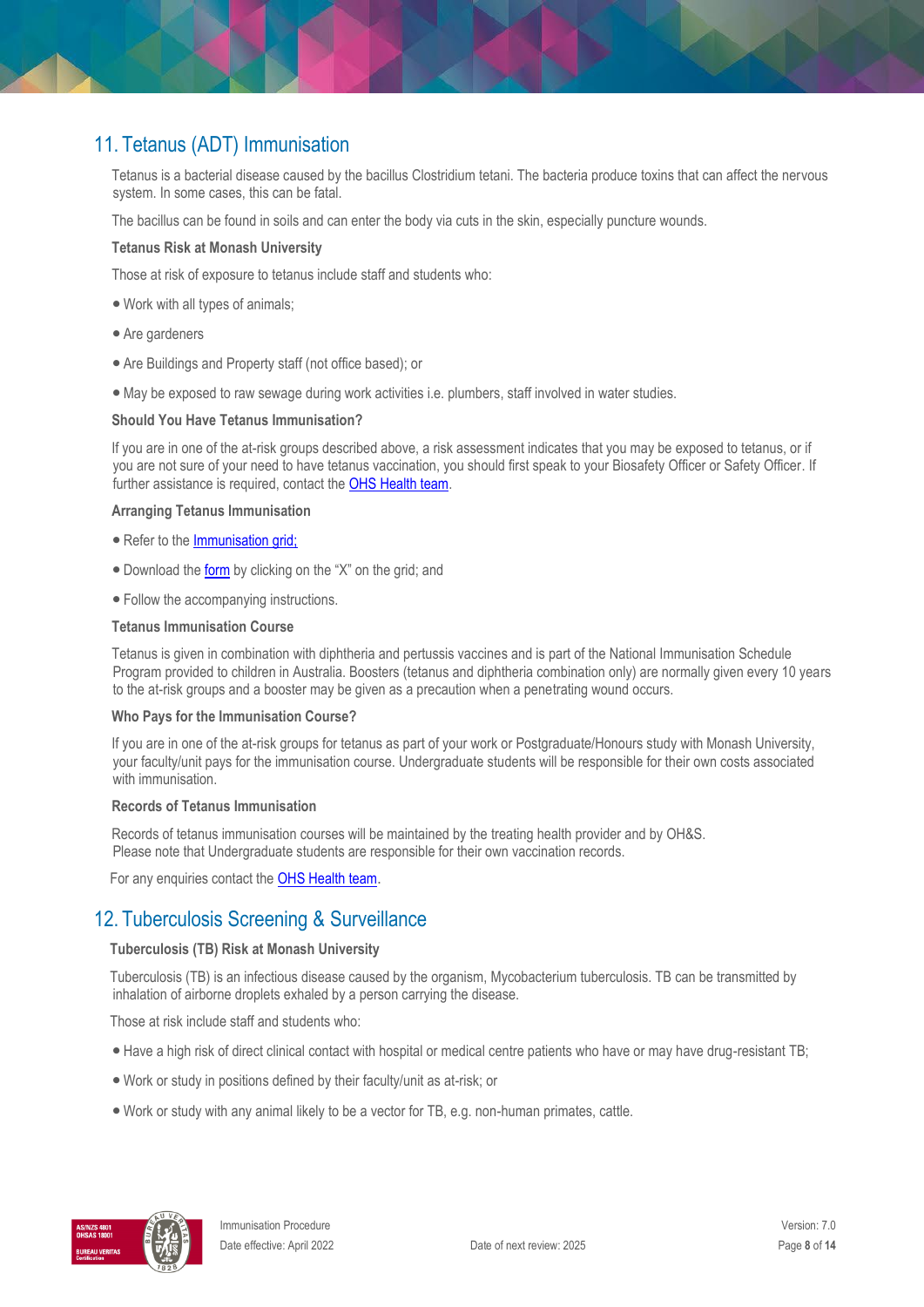#### **Should You Have TB Screening?**

If you are in one of the at-risk groups described above, a risk assessment indicates that you may be exposed to TB, or if you are not sure of your need to have TB screening, you should first speak with your Biosafety Officer or Safety Officer. If further assistance is required, contact the [OHS Health team.](https://www.monash.edu/ohs/AboutUs/health-wellbeing)

#### **Arranging TB Screening**

- Refer to th[e Immunisation grid;](https://www.monash.edu/ohs/information-and-documents/immunisations)
- Download the [form](https://www.monash.edu/__data/assets/pdf_file/0006/126177/Consent-TB.pdf) [by](https://www.monash.edu/__data/assets/pdf_file/0006/126177/Consent-TB.pdf) clicking on the "X" on the grid; and
- Follow the accompanying instructions.

#### **TB Screening**

Current TB screening (*Interferon Gamma Release Assays* (*IGRA*)s) uses a single blood test called QuantiFERON-TB Gold (QFT), which is the preferred testing method for people who have/may have previously received BCG vaccine. QFT is used as an aid in diagnosing TB disease with the benefit of not reacting to prior BCG vaccination and does not boost responses measured by subsequent tests.

If you have been Mantoux tested within the last two years documented results will be considered as part of the TB screening and surveillance.

#### **TB Surveillance Program**

It is important that TB testing and surveillance is commenced prior to exposure as part of your work or study.

- If you have had a negative QFT blood test, a repeat test is required every 5 years unless a possible exposure has occurred before this time.
- If you have had a positive QFT blood test, further investigations and clinical assessment will be required.
- If you develop a significant respiratory illness with time off work, a medical assessment (often with chest X-ray) may be required before you resume your normal duties.

An exit QFT blood test just prior to cessation of employment is recommended. If clinically indicated, a chest X-ray and medical follow up should be arranged.

NB: International travel to countries with high incidence of TB may require testing prior to return to work. (High incidence countries can be found on the [World Health Organisation \(WHO\) website\)](https://www.who.int/teams/global-tuberculosis-programme/data). Most travellers are at low risk but for those who visit more than twice a year or visit for over 3 months at a time should contact the [OHS Health team](https://www.monash.edu/ohs/AboutUs) on return.

#### **TB Immunisation**

TB immunisation is only indicated for specific groups at increased risk of TB.

#### **Who Pays for the TB Screening & Surveillance?**

If you are in an at-risk group for TB as part of your work or Postgraduate/Honours study with Monash University, your faculty/unit pays for the TB screening and your involvement in the TB surveillance program. Undergraduate students will be responsible for their own costs associated with TB screening and surveillance.

#### **Records of Tuberculosis Screening & Surveillance**

Records of Tuberculosis Screening & Surveillance will be maintained by the treating health provider and by OH&S. Please note that Undergraduate students are responsible for their own vaccination records.

For any enquiries contact the [OHS Health team](https://www.monash.edu/ohs/AboutUs)[.](https://www.monash.edu/ohs/AboutUs)

### 13.Work/Study Related Travel Immunisations

#### **Risks associated with travel at Monash University**

When travelling overseas it is important to consider health risks within the country you are visiting as part of your work or study. Health risks can vary from one region to another and over time, and within each country there may be new outbreaks. New vaccines may be available and if a period of time has lapsed since your past vaccinations, you may need boosters. For these reasons it is important you visit your doctor, travel clinic or the Monash University Health Services well before your trip to discuss the vaccines you might need.

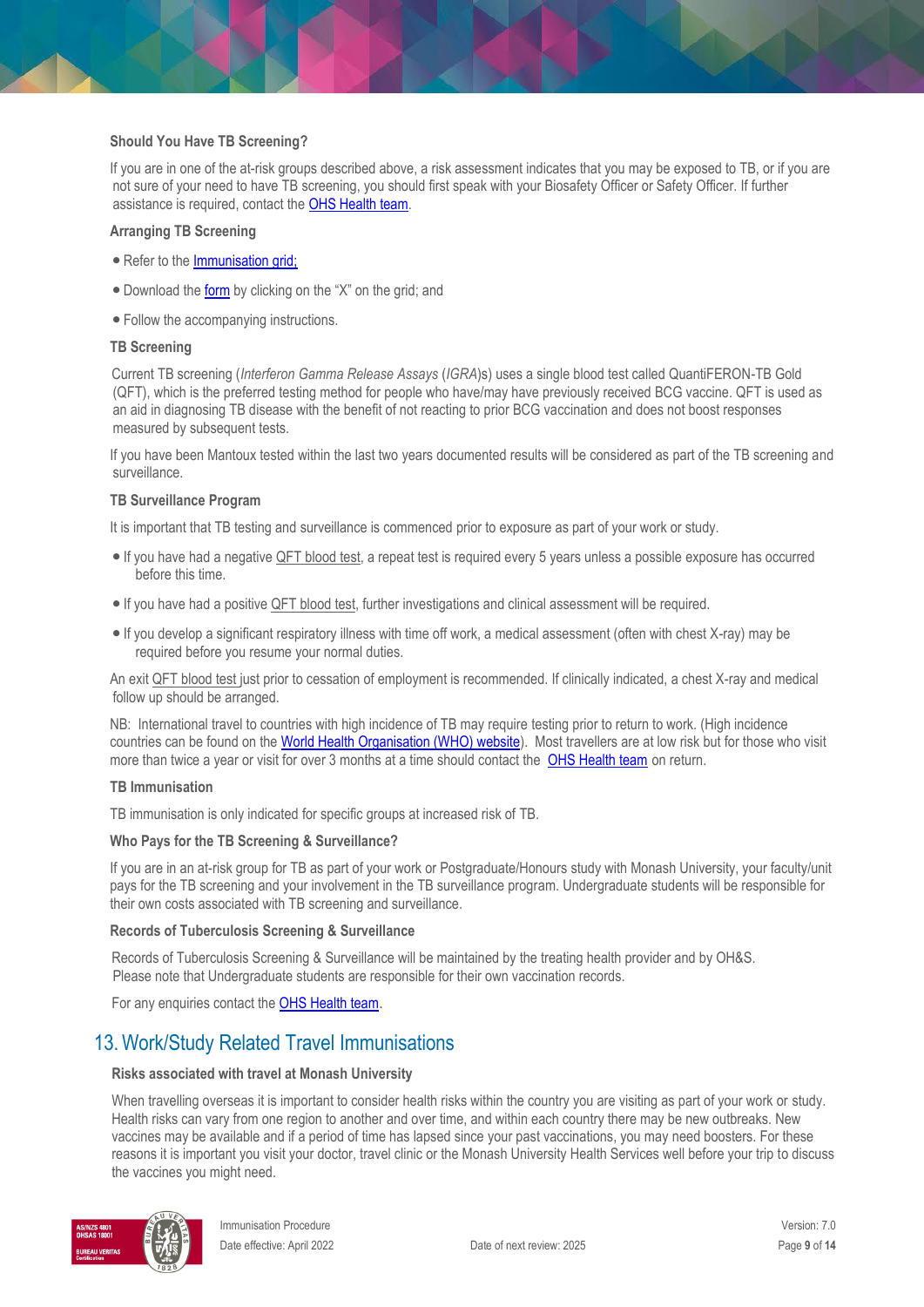#### **Who Pays for Work/Study Related Travel Immunisations**

If you are in an at-risk group as part of your work or Postgraduate/Honours study with Monash University, your faculty/unit pays for the travel vaccinations associated with your work/study.

### 14. Yellow Fever Immunisation

#### **Yellow Fever Risk at Monash University**

Yellow fever is an acute viral haemorrhagic disease transmitted by infected mosquitoes.

Those at risk of exposure to the yellow fever include staff and students who;

- People who work in laboratories with the yellow fever virus; and
- Are required by Monash University to travel overseas to areas where yellow fever is endemic.

#### **Should You Have Yellow Fever Immunisation?**

If you are in one of the at-risk groups described above, a risk assessment indicates that you may be exposed to the yellow fever virus, or if you are not sure of your need to have yellow fever vaccination, first speak to your Biosafety officer or Safety officer. If further assistance is required, contact th[e OHS Health Team.](https://www.monash.edu/ohs/AboutUs)

#### **Arranging Yellow fever Immunisation**

- Refer to th[e Immunisation grid;](https://www.monash.edu/ohs/information-and-documents/immunisations)
- Download the form by clicking on the "X" on the grid; and
- Follow the accompanying instructions

#### **Yellow Fever Immunisation Course**

One single yellow fever vaccine dose. For laboratory workers with an ongoing exposure to yellow fever virus, a booster (a single injection) may be required every 10 years if antibody titres cannot be measured.

#### **Who Pays for the Immunisation Course?**

If you are in one of the at-risk groups for yellow fever as part of your work or Postgraduate/Honours study with Monash University, your faculty/unit pays for the immunisation course. Undergraduate students will be responsible for their own costs associated with immunisation.

#### **Records of Yellow Fever Immunisation**

Records of yellow fever immunisation courses will be maintained by the treating health provider and by OH&S. Please note that Undergraduate students are responsible for their own vaccination records.

For any enquiries contact the OHS [Health](https://www.monash.edu/ohs/AboutUs) Team.

### 15. Responsibility for Implementation

A comprehensive list of OHS responsibilities is provided in the [OHS Roles, Committees and Responsibilities Procedure.](https://publicpolicydms.monash.edu/Monash/documents/1935644) A summary of responsibilities with respect to immunisation is provided below.

#### **Occupational Health & Safety (OH&S):**

With regard to immunisation, OH&S will:

- Provide advice and information to heads of academic/administrative units, supervisors, Biosafety and Safety Officers, local OHS committees and individuals;
- Coordinate the authorisations and course(s) of work-related immunisations;
- •Maintain records of individuals who have completed a course(s) of work-related immunisations (where applicable).

#### **Head of Academic/Administrative Unit:**

It is the responsibility of the Head of academic/administrative unit to:

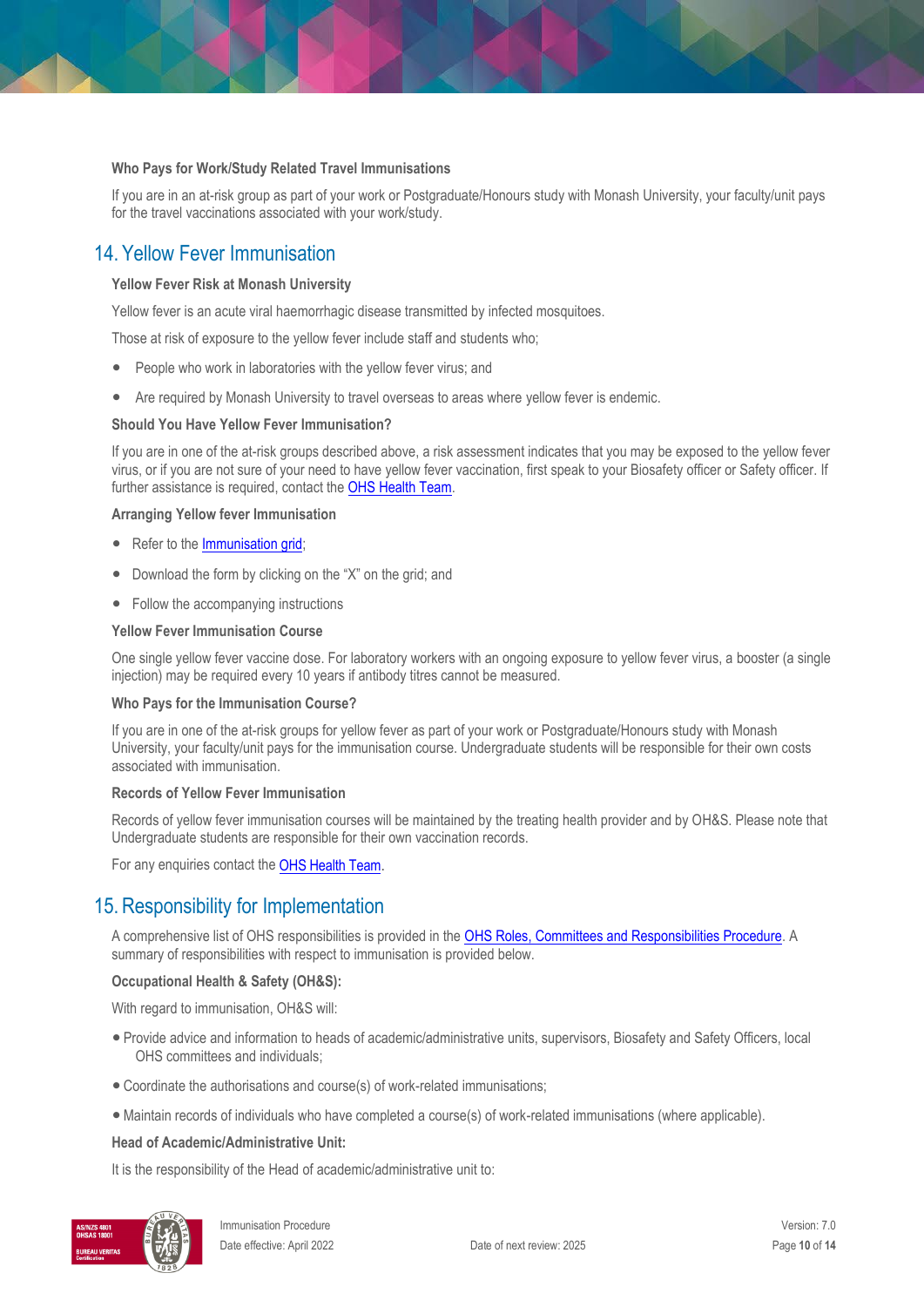- Identify all staff and students who are potentially at risk of exposure to vaccine-preventable diseases;
- Ensure that adequate resources are provided for the immunisation of staff, students and visitors.

#### **Supervisors:**

Supervisors are responsible for identifying all staff and students, under their supervision, who are potentially at risk of exposure to vaccine-preventable diseases.

#### **Individuals:**

Each staff member or student who is in one of the at-risk groups, for whom a risk assessment has indicated that they are likely to require an immunisation for work/study or work-related travel, or is not sure if they need to have a work-related immunisation, must:

- First speak to their Biosafety Officer or Safety Officer
- And if further assistance is required, contact the [OHS Health team.](https://www.monash.edu/ohs/AboutUs)

#### **Biosafety Officer:**

The Biosafety Officer is responsible for providing advice about immunisation at the local level and acting as a liaison between their area and OH&S.

#### **Safety Officer:**

In areas where a Biosafety Officer has not been appointed, the Safety Officer is responsible for providing advice about immunisation at the local level and acting as a liaison between their area and OH&S.

### 16. Tools

The following tools are associated with this procedure:

**[Immunisation Grid and Consent Forms](https://www.monash.edu/ohs/information-and-documents/immunisations)** 

[COVID-19 Vaccination Status Form](https://forms.monash.edu/vaccinate-monash/) for staff and students

### 17. Records

For OHS Records document retention please refer to: Monash University [OHS Records Management Procedure](https://publicpolicydms.monash.edu/Monash/documents/1935642)[.](https://www.monash.edu/__data/assets/pdf_file/0011/248717/OHS-Records-Management-Procedure.pdf)

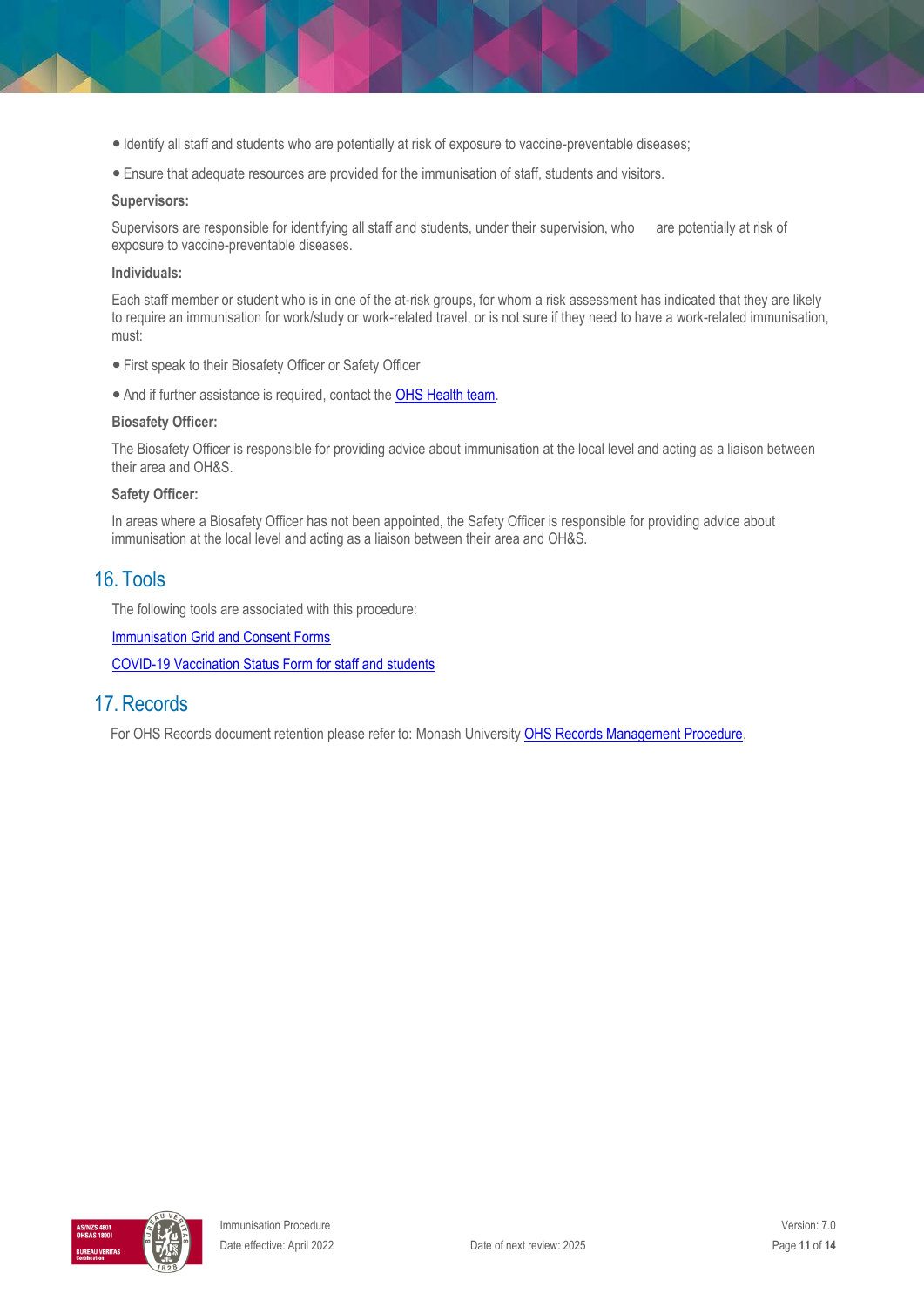### **DEFINITIONS**

| Approved COVID-19<br>vaccination status | Up-to-date COVID-19 vaccination status (including any booster doses as required by a<br>$\bullet$<br>Government Order) with a COVID-19 Vaccine; or<br>Medically exempt from receiving a COVID-19 vaccine due to a recognised medical<br>$\bullet$<br>contraindication or acute medical illness.                                          |
|-----------------------------------------|------------------------------------------------------------------------------------------------------------------------------------------------------------------------------------------------------------------------------------------------------------------------------------------------------------------------------------------|
| Associate                               | For the purposes of this procedure 'associates' are defined as contractors, conjoint<br>appointments, affiliates and adjunct appointees.                                                                                                                                                                                                 |
| <b>COVID-19 Vaccine</b>                 | A vaccine to provide protection against the COVID-19 infectious disease that is approved by<br>the Therapeutic Goods Administration in Australia.                                                                                                                                                                                        |
| <b>Government Order</b>                 | A regulation, public health order, direction or other legally enforceable requirement issued by,<br>or on behalf of, the Commonwealth of Australia or any state or territory within Australia with<br>jurisdiction over the relevant University location.                                                                                |
| <b>University Exemption</b>             | An exemption from the requirement to provide evidence of an Approved COVID-19 vaccination<br>status, granted at the University's discretion, only in circumstances where a person without an<br>Approved COVID-19 vaccination status is not prohibited from entering the University location<br>under a Government Order.                |
|                                         | Current approved exemptions are as stated below, or otherwise granted in writing by the<br>University:                                                                                                                                                                                                                                   |
|                                         | where the person attends the University location solely for the purpose of obtaining<br>health care from an accredited medical, dental or allied health care provider;<br>where the person attends the University location solely to respond to an emergency.                                                                            |
| <b>University location</b>              | As defined under 'university precinct' in the Dictionary to the Monash University (Council)<br>Regulations, means the whole or part of any land, building or facility:<br>owned or occupied by the University; or                                                                                                                        |
|                                         | used by it, or by one or more students for the purpose of conducting a University<br>activity.                                                                                                                                                                                                                                           |
| University activity                     |                                                                                                                                                                                                                                                                                                                                          |
|                                         | As defined under 'university activity' in the Dictionary to the Monash University (Council)<br>Regulations, means an activity carried out on a University location or other place in or outside<br>Australia that is arranged, or conducted, by or on behalf of the University, whether alone or in<br>connection with any other entity. |
| <b>Visitor</b>                          | Any person who attends a University location other than as a staff member, student or<br>associate.                                                                                                                                                                                                                                      |

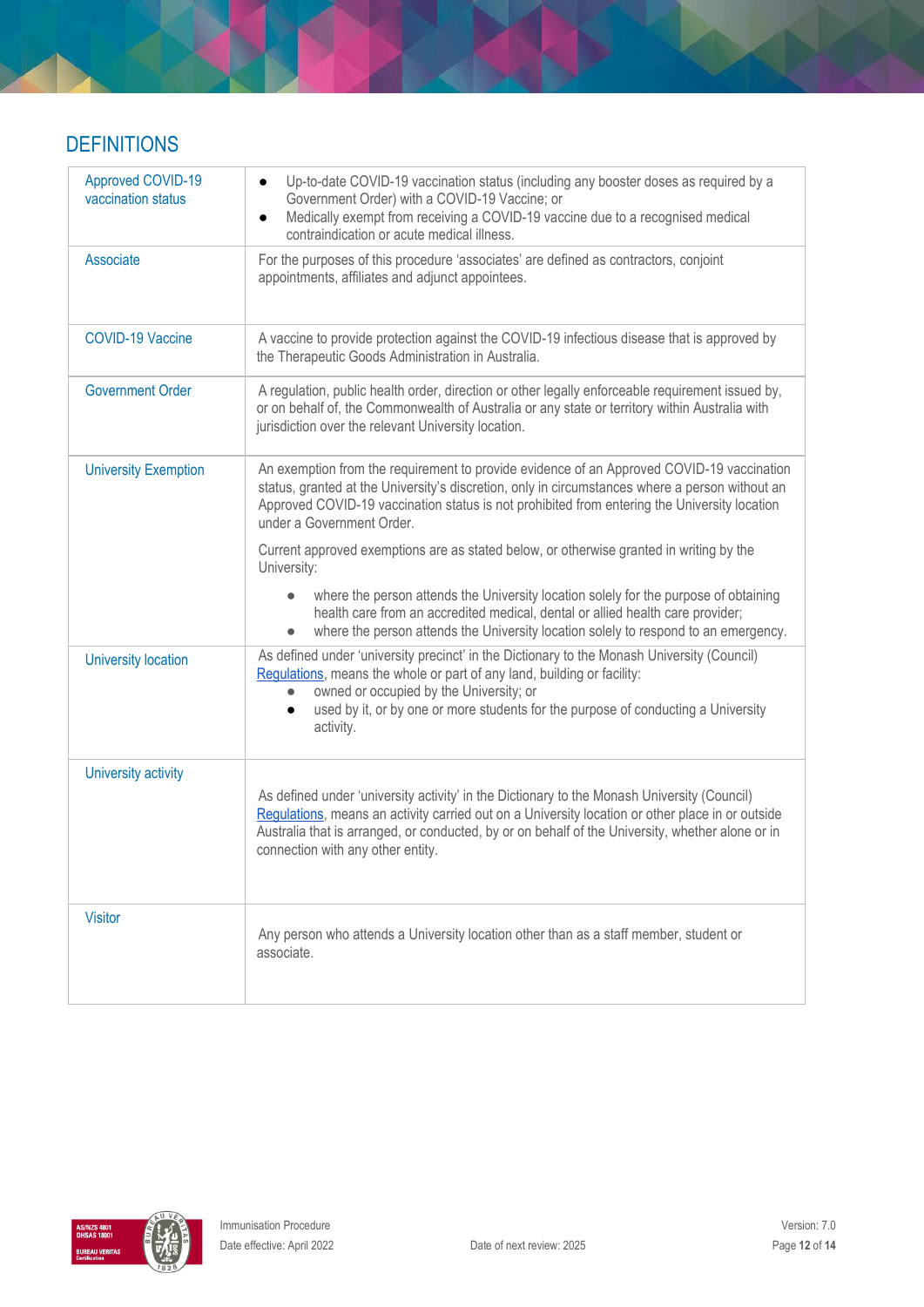### **GOVERNANCE**

| Parent policy                | <b>OHS&amp;W Policy</b>                                                                                                                                      |
|------------------------------|--------------------------------------------------------------------------------------------------------------------------------------------------------------|
| <b>Supporting procedures</b> | <b>Monash OHS documents</b>                                                                                                                                  |
|                              | <b>First Aid Procedure</b>                                                                                                                                   |
|                              | <b>Using Biologicals and Animals Procedure</b>                                                                                                               |
| <b>Supporting schedules</b>  | N/A                                                                                                                                                          |
| Associated procedures        | <b>Australian and International Standards</b>                                                                                                                |
|                              | ISO 45001:2018 Occupational Health and Safety Management Systems                                                                                             |
|                              | <b>Other Documents</b>                                                                                                                                       |
|                              | Australian Technical Advisory Group on Immunisation (ATAGI). Australian Immunisation Handbook,<br>Australian Government Department of Health, Canberra, 2018 |
| <b>Related legislation</b>   | Occupational Health and Safety Act 2004 (Vic)                                                                                                                |
|                              | Public Health and Wellbeing Act 2008                                                                                                                         |
| Category                     | Operational                                                                                                                                                  |
| Approval                     | Chief Operating Officer & Senior Vice-President                                                                                                              |
|                              | 5 April 2022                                                                                                                                                 |
| Endorsement                  | Monash University OHS Committee                                                                                                                              |
|                              | 15 March 2022                                                                                                                                                |
| Procedure owner              | Health, Safety and Wellbeing Manager                                                                                                                         |
| Date effective               | 5 April 2022                                                                                                                                                 |
| <b>Review date</b>           | 5 April 2025                                                                                                                                                 |
| Version                      | 7.0                                                                                                                                                          |
| <b>Content enquiries</b>     | ohshelpline@monash.edu                                                                                                                                       |

## DOCUMENT HISTORY

| <b>Version</b> | <b>Date Approved</b> | <b>Changes made to document</b>                                                                  |
|----------------|----------------------|--------------------------------------------------------------------------------------------------|
|                |                      |                                                                                                  |
|                | February 2013        | Procedures for Immunisation, v.4                                                                 |
| 5              | May 2015             | Removed the section on Internal Documents as they do not form part of the OHSMS.                 |
|                |                      | TB information QuantiFERON-Gold blood test changed to 5 years<br>2.                              |
|                |                      | 3.<br>TB information to include overseas travel                                                  |
|                |                      | Removed sections from definitions that did not relate to the definition of the term.<br>4.       |
|                |                      | Changed the footer template.<br>5.                                                               |
|                |                      | Changed requirements for the details that need to be recorded in the Document<br>6.<br>Register. |
|                |                      | Added travel vaccinations to document                                                            |
| 5.1            | <b>July 2015</b>     | Updated hyperlinks throughout document to new OH&S website.<br>1.                                |